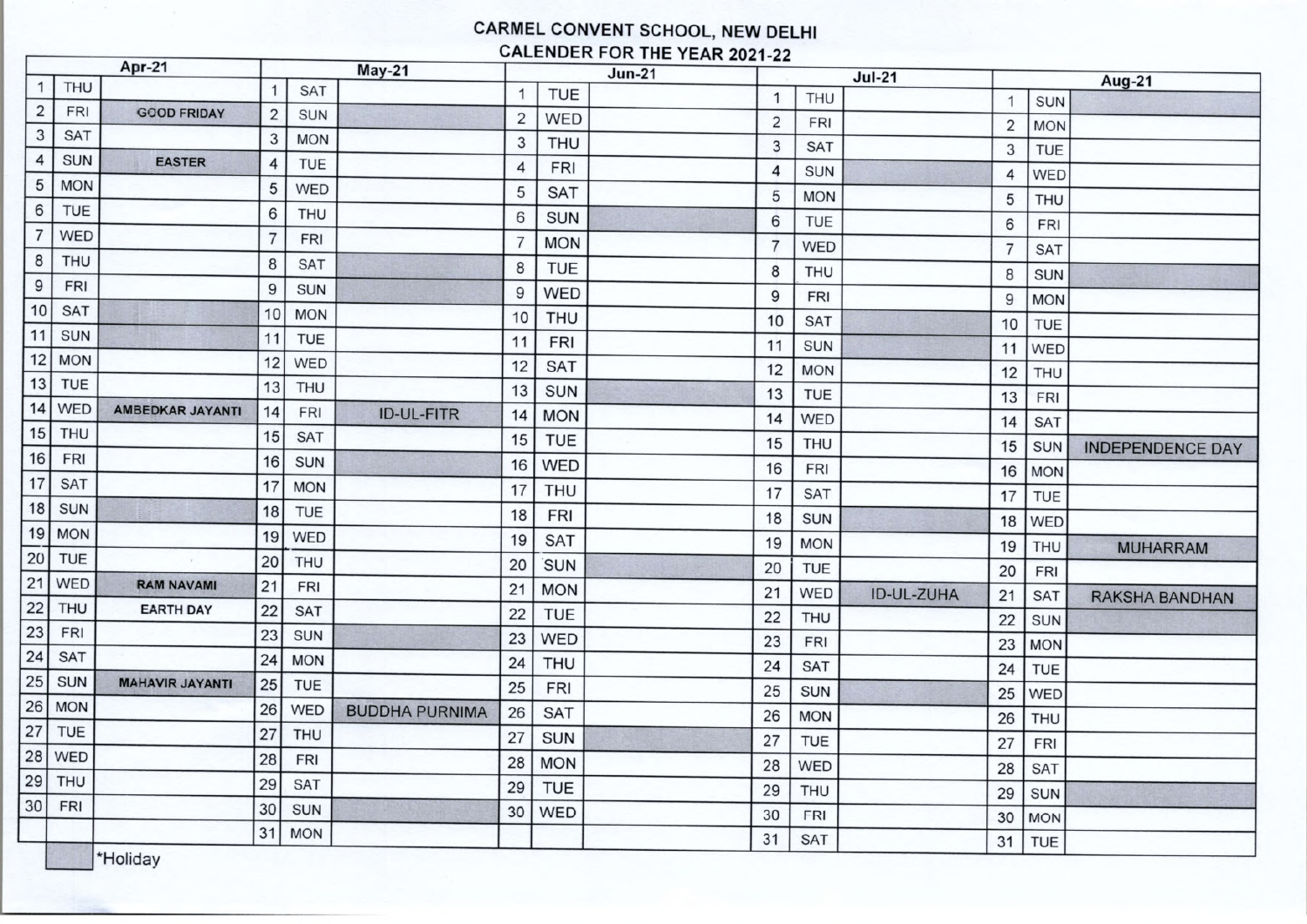| $\mathbf{1}$<br>$\mathbf{1}$<br>FRI<br>$\mathbf{1}$<br><b>MON</b><br>$\mathbf{1}$<br>WED<br>$\overline{2}$<br><b>THU</b><br>$\overline{2}$<br><b>SAT</b><br><b>MAHATMA GANDHI'S BIRTHDAY</b><br>2<br>TUE<br>$\overline{2}$<br><b>THU</b><br>$\mathbf{3}$<br><b>FRI</b><br>3<br><b>SUN</b><br>$\mathbf{3}$<br>WED<br><b>CHOTI DIWALI</b><br>3<br><b>FRI</b><br>4<br><b>SAT</b><br>4<br><b>MON</b><br>4<br><b>THU</b><br><b>DIWALI</b><br>$\overline{4}$<br><b>SAT</b><br>5<br><b>SUN</b><br>5<br>TUE<br>5<br><b>FRI</b><br><b>GOVARDHAN PUJA</b><br>5<br><b>SUN</b><br>6<br><b>MON</b><br>6<br>WED<br>6<br><b>SAT</b><br><b>BHAI DUJ</b><br>6<br><b>MON</b><br>$\overline{7}$<br><b>TUE</b><br>$\overline{7}$<br><b>THU</b><br>$\overline{7}$<br><b>SUN</b><br>$\overline{7}$<br>TUE<br>8<br>WED<br>8<br><b>FRI</b><br>8<br><b>MON</b><br>8<br><b>WED</b><br>$\boldsymbol{9}$<br><b>THU</b><br>$\overline{9}$<br><b>SAT</b><br>$\mathsf g$<br><b>TUE</b><br>9<br><b>THU</b><br>10<br>FRI<br>10<br><b>SUN</b><br>10<br><b>WED</b><br>10<br><b>FRI</b><br>11<br><b>SAT</b><br>11<br><b>MON</b><br>11<br><b>THU</b><br>11<br><b>SAT</b><br>12<br><b>SUN</b><br>12<br><b>TUE</b><br>12<br><b>FRI</b><br>12<br><b>SUN</b><br>13<br><b>MON</b><br>13<br>WED<br>13<br><b>SAT</b><br>13<br><b>MON</b><br>14<br><b>TUE</b><br>14<br><b>THU</b><br>14<br><b>SUN</b><br>14<br><b>TUE</b><br>15<br><b>WED</b><br>15<br><b>FRI</b><br><b>DUSSEHRA</b><br>15<br><b>MON</b><br>15<br>WED<br>16<br>THU<br>16<br><b>SAT</b><br>16<br><b>TUE</b><br>16<br><b>THU</b><br>17<br><b>FRI</b><br>17<br><b>SUN</b><br>17<br>WED<br>17<br><b>FRI</b><br>18<br><b>SAT</b><br>18<br><b>MON</b><br>18<br><b>THU</b><br>18<br><b>SAT</b><br>19<br><b>SUN</b><br>19<br><b>TUE</b><br>MILAD-UN-NABI<br>19<br><b>FRI</b><br><b>GURU NANAK B'DAY</b><br>19<br><b>SUN</b><br>20<br><b>MON</b><br>20<br><b>WED</b><br>20<br><b>SAT</b><br>20<br>$\cdot$<br><b>MON</b><br>21<br><b>TUE</b><br>21<br><b>THU</b><br>21<br><b>SUN</b><br>21<br><b>TUE</b><br>22<br><b>WED</b><br>22<br><b>FRI</b><br>22<br><b>MON</b><br>22<br><b>WED</b><br>23<br><b>THU</b><br>23<br><b>SAT</b><br>23<br>TUE<br>23<br>THU<br>24<br>FRI<br>24<br><b>SUN</b><br>24<br>WED<br>24<br><b>FRI</b><br>25<br><b>SAT</b><br>25<br><b>MON</b><br>25<br><b>THU</b><br>25<br><b>SAT</b><br><b>CHRISTMAS</b><br>26<br><b>SUN</b><br>26<br><b>TUE</b><br>26<br><b>FRI</b><br>26<br><b>SUN</b><br>27<br><b>MON</b><br>27<br>WED<br>27<br>SAT<br>27<br><b>MON</b><br>28<br>TUE<br>28<br><b>THU</b><br>28<br><b>SUN</b><br>28<br>TUE<br>29<br><b>WED</b><br>29<br>FRI<br>29<br><b>MON</b><br>29<br>WED<br>30<br><b>THU</b><br>30<br><b>SAT</b><br>30<br>TUE<br>30<br>THU | Sep-21 |     | <b>Oct-21</b> |    |            | <b>Nov-21</b> |  |  |  | <b>Dec-21</b> |     |  |
|---------------------------------------------------------------------------------------------------------------------------------------------------------------------------------------------------------------------------------------------------------------------------------------------------------------------------------------------------------------------------------------------------------------------------------------------------------------------------------------------------------------------------------------------------------------------------------------------------------------------------------------------------------------------------------------------------------------------------------------------------------------------------------------------------------------------------------------------------------------------------------------------------------------------------------------------------------------------------------------------------------------------------------------------------------------------------------------------------------------------------------------------------------------------------------------------------------------------------------------------------------------------------------------------------------------------------------------------------------------------------------------------------------------------------------------------------------------------------------------------------------------------------------------------------------------------------------------------------------------------------------------------------------------------------------------------------------------------------------------------------------------------------------------------------------------------------------------------------------------------------------------------------------------------------------------------------------------------------------------------------------------------------------------------------------------------------------------------------------------------------------------------------------------------------------------------------------------------------------------------------------------------------------------------------------------------------------------------------------------------------------------------------------------------------------------------------------------------------------------------------------------------------------------------------------------------------------------------------------------------------------------------------------------------------------------------------|--------|-----|---------------|----|------------|---------------|--|--|--|---------------|-----|--|
|                                                                                                                                                                                                                                                                                                                                                                                                                                                                                                                                                                                                                                                                                                                                                                                                                                                                                                                                                                                                                                                                                                                                                                                                                                                                                                                                                                                                                                                                                                                                                                                                                                                                                                                                                                                                                                                                                                                                                                                                                                                                                                                                                                                                                                                                                                                                                                                                                                                                                                                                                                                                                                                                                                   |        | WED |               |    |            |               |  |  |  |               |     |  |
|                                                                                                                                                                                                                                                                                                                                                                                                                                                                                                                                                                                                                                                                                                                                                                                                                                                                                                                                                                                                                                                                                                                                                                                                                                                                                                                                                                                                                                                                                                                                                                                                                                                                                                                                                                                                                                                                                                                                                                                                                                                                                                                                                                                                                                                                                                                                                                                                                                                                                                                                                                                                                                                                                                   |        |     |               |    |            |               |  |  |  |               |     |  |
|                                                                                                                                                                                                                                                                                                                                                                                                                                                                                                                                                                                                                                                                                                                                                                                                                                                                                                                                                                                                                                                                                                                                                                                                                                                                                                                                                                                                                                                                                                                                                                                                                                                                                                                                                                                                                                                                                                                                                                                                                                                                                                                                                                                                                                                                                                                                                                                                                                                                                                                                                                                                                                                                                                   |        |     |               |    |            |               |  |  |  |               |     |  |
|                                                                                                                                                                                                                                                                                                                                                                                                                                                                                                                                                                                                                                                                                                                                                                                                                                                                                                                                                                                                                                                                                                                                                                                                                                                                                                                                                                                                                                                                                                                                                                                                                                                                                                                                                                                                                                                                                                                                                                                                                                                                                                                                                                                                                                                                                                                                                                                                                                                                                                                                                                                                                                                                                                   |        |     |               |    |            |               |  |  |  |               |     |  |
|                                                                                                                                                                                                                                                                                                                                                                                                                                                                                                                                                                                                                                                                                                                                                                                                                                                                                                                                                                                                                                                                                                                                                                                                                                                                                                                                                                                                                                                                                                                                                                                                                                                                                                                                                                                                                                                                                                                                                                                                                                                                                                                                                                                                                                                                                                                                                                                                                                                                                                                                                                                                                                                                                                   |        |     |               |    |            |               |  |  |  |               |     |  |
|                                                                                                                                                                                                                                                                                                                                                                                                                                                                                                                                                                                                                                                                                                                                                                                                                                                                                                                                                                                                                                                                                                                                                                                                                                                                                                                                                                                                                                                                                                                                                                                                                                                                                                                                                                                                                                                                                                                                                                                                                                                                                                                                                                                                                                                                                                                                                                                                                                                                                                                                                                                                                                                                                                   |        |     |               |    |            |               |  |  |  |               |     |  |
|                                                                                                                                                                                                                                                                                                                                                                                                                                                                                                                                                                                                                                                                                                                                                                                                                                                                                                                                                                                                                                                                                                                                                                                                                                                                                                                                                                                                                                                                                                                                                                                                                                                                                                                                                                                                                                                                                                                                                                                                                                                                                                                                                                                                                                                                                                                                                                                                                                                                                                                                                                                                                                                                                                   |        |     |               |    |            |               |  |  |  |               |     |  |
|                                                                                                                                                                                                                                                                                                                                                                                                                                                                                                                                                                                                                                                                                                                                                                                                                                                                                                                                                                                                                                                                                                                                                                                                                                                                                                                                                                                                                                                                                                                                                                                                                                                                                                                                                                                                                                                                                                                                                                                                                                                                                                                                                                                                                                                                                                                                                                                                                                                                                                                                                                                                                                                                                                   |        |     |               |    |            |               |  |  |  |               |     |  |
|                                                                                                                                                                                                                                                                                                                                                                                                                                                                                                                                                                                                                                                                                                                                                                                                                                                                                                                                                                                                                                                                                                                                                                                                                                                                                                                                                                                                                                                                                                                                                                                                                                                                                                                                                                                                                                                                                                                                                                                                                                                                                                                                                                                                                                                                                                                                                                                                                                                                                                                                                                                                                                                                                                   |        |     |               |    |            |               |  |  |  |               |     |  |
|                                                                                                                                                                                                                                                                                                                                                                                                                                                                                                                                                                                                                                                                                                                                                                                                                                                                                                                                                                                                                                                                                                                                                                                                                                                                                                                                                                                                                                                                                                                                                                                                                                                                                                                                                                                                                                                                                                                                                                                                                                                                                                                                                                                                                                                                                                                                                                                                                                                                                                                                                                                                                                                                                                   |        |     |               |    |            |               |  |  |  |               |     |  |
|                                                                                                                                                                                                                                                                                                                                                                                                                                                                                                                                                                                                                                                                                                                                                                                                                                                                                                                                                                                                                                                                                                                                                                                                                                                                                                                                                                                                                                                                                                                                                                                                                                                                                                                                                                                                                                                                                                                                                                                                                                                                                                                                                                                                                                                                                                                                                                                                                                                                                                                                                                                                                                                                                                   |        |     |               |    |            |               |  |  |  |               |     |  |
|                                                                                                                                                                                                                                                                                                                                                                                                                                                                                                                                                                                                                                                                                                                                                                                                                                                                                                                                                                                                                                                                                                                                                                                                                                                                                                                                                                                                                                                                                                                                                                                                                                                                                                                                                                                                                                                                                                                                                                                                                                                                                                                                                                                                                                                                                                                                                                                                                                                                                                                                                                                                                                                                                                   |        |     |               |    |            |               |  |  |  |               |     |  |
|                                                                                                                                                                                                                                                                                                                                                                                                                                                                                                                                                                                                                                                                                                                                                                                                                                                                                                                                                                                                                                                                                                                                                                                                                                                                                                                                                                                                                                                                                                                                                                                                                                                                                                                                                                                                                                                                                                                                                                                                                                                                                                                                                                                                                                                                                                                                                                                                                                                                                                                                                                                                                                                                                                   |        |     |               |    |            |               |  |  |  |               |     |  |
|                                                                                                                                                                                                                                                                                                                                                                                                                                                                                                                                                                                                                                                                                                                                                                                                                                                                                                                                                                                                                                                                                                                                                                                                                                                                                                                                                                                                                                                                                                                                                                                                                                                                                                                                                                                                                                                                                                                                                                                                                                                                                                                                                                                                                                                                                                                                                                                                                                                                                                                                                                                                                                                                                                   |        |     |               |    |            |               |  |  |  |               |     |  |
|                                                                                                                                                                                                                                                                                                                                                                                                                                                                                                                                                                                                                                                                                                                                                                                                                                                                                                                                                                                                                                                                                                                                                                                                                                                                                                                                                                                                                                                                                                                                                                                                                                                                                                                                                                                                                                                                                                                                                                                                                                                                                                                                                                                                                                                                                                                                                                                                                                                                                                                                                                                                                                                                                                   |        |     |               |    |            |               |  |  |  |               |     |  |
|                                                                                                                                                                                                                                                                                                                                                                                                                                                                                                                                                                                                                                                                                                                                                                                                                                                                                                                                                                                                                                                                                                                                                                                                                                                                                                                                                                                                                                                                                                                                                                                                                                                                                                                                                                                                                                                                                                                                                                                                                                                                                                                                                                                                                                                                                                                                                                                                                                                                                                                                                                                                                                                                                                   |        |     |               |    |            |               |  |  |  |               |     |  |
|                                                                                                                                                                                                                                                                                                                                                                                                                                                                                                                                                                                                                                                                                                                                                                                                                                                                                                                                                                                                                                                                                                                                                                                                                                                                                                                                                                                                                                                                                                                                                                                                                                                                                                                                                                                                                                                                                                                                                                                                                                                                                                                                                                                                                                                                                                                                                                                                                                                                                                                                                                                                                                                                                                   |        |     |               |    |            |               |  |  |  |               |     |  |
|                                                                                                                                                                                                                                                                                                                                                                                                                                                                                                                                                                                                                                                                                                                                                                                                                                                                                                                                                                                                                                                                                                                                                                                                                                                                                                                                                                                                                                                                                                                                                                                                                                                                                                                                                                                                                                                                                                                                                                                                                                                                                                                                                                                                                                                                                                                                                                                                                                                                                                                                                                                                                                                                                                   |        |     |               |    |            |               |  |  |  |               |     |  |
|                                                                                                                                                                                                                                                                                                                                                                                                                                                                                                                                                                                                                                                                                                                                                                                                                                                                                                                                                                                                                                                                                                                                                                                                                                                                                                                                                                                                                                                                                                                                                                                                                                                                                                                                                                                                                                                                                                                                                                                                                                                                                                                                                                                                                                                                                                                                                                                                                                                                                                                                                                                                                                                                                                   |        |     |               |    |            |               |  |  |  |               |     |  |
|                                                                                                                                                                                                                                                                                                                                                                                                                                                                                                                                                                                                                                                                                                                                                                                                                                                                                                                                                                                                                                                                                                                                                                                                                                                                                                                                                                                                                                                                                                                                                                                                                                                                                                                                                                                                                                                                                                                                                                                                                                                                                                                                                                                                                                                                                                                                                                                                                                                                                                                                                                                                                                                                                                   |        |     |               |    |            |               |  |  |  |               |     |  |
|                                                                                                                                                                                                                                                                                                                                                                                                                                                                                                                                                                                                                                                                                                                                                                                                                                                                                                                                                                                                                                                                                                                                                                                                                                                                                                                                                                                                                                                                                                                                                                                                                                                                                                                                                                                                                                                                                                                                                                                                                                                                                                                                                                                                                                                                                                                                                                                                                                                                                                                                                                                                                                                                                                   |        |     |               |    |            |               |  |  |  |               |     |  |
|                                                                                                                                                                                                                                                                                                                                                                                                                                                                                                                                                                                                                                                                                                                                                                                                                                                                                                                                                                                                                                                                                                                                                                                                                                                                                                                                                                                                                                                                                                                                                                                                                                                                                                                                                                                                                                                                                                                                                                                                                                                                                                                                                                                                                                                                                                                                                                                                                                                                                                                                                                                                                                                                                                   |        |     |               |    |            |               |  |  |  |               |     |  |
|                                                                                                                                                                                                                                                                                                                                                                                                                                                                                                                                                                                                                                                                                                                                                                                                                                                                                                                                                                                                                                                                                                                                                                                                                                                                                                                                                                                                                                                                                                                                                                                                                                                                                                                                                                                                                                                                                                                                                                                                                                                                                                                                                                                                                                                                                                                                                                                                                                                                                                                                                                                                                                                                                                   |        |     |               |    |            |               |  |  |  |               |     |  |
|                                                                                                                                                                                                                                                                                                                                                                                                                                                                                                                                                                                                                                                                                                                                                                                                                                                                                                                                                                                                                                                                                                                                                                                                                                                                                                                                                                                                                                                                                                                                                                                                                                                                                                                                                                                                                                                                                                                                                                                                                                                                                                                                                                                                                                                                                                                                                                                                                                                                                                                                                                                                                                                                                                   |        |     |               |    |            |               |  |  |  |               |     |  |
|                                                                                                                                                                                                                                                                                                                                                                                                                                                                                                                                                                                                                                                                                                                                                                                                                                                                                                                                                                                                                                                                                                                                                                                                                                                                                                                                                                                                                                                                                                                                                                                                                                                                                                                                                                                                                                                                                                                                                                                                                                                                                                                                                                                                                                                                                                                                                                                                                                                                                                                                                                                                                                                                                                   |        |     |               |    |            |               |  |  |  |               |     |  |
|                                                                                                                                                                                                                                                                                                                                                                                                                                                                                                                                                                                                                                                                                                                                                                                                                                                                                                                                                                                                                                                                                                                                                                                                                                                                                                                                                                                                                                                                                                                                                                                                                                                                                                                                                                                                                                                                                                                                                                                                                                                                                                                                                                                                                                                                                                                                                                                                                                                                                                                                                                                                                                                                                                   |        |     |               |    |            |               |  |  |  |               |     |  |
|                                                                                                                                                                                                                                                                                                                                                                                                                                                                                                                                                                                                                                                                                                                                                                                                                                                                                                                                                                                                                                                                                                                                                                                                                                                                                                                                                                                                                                                                                                                                                                                                                                                                                                                                                                                                                                                                                                                                                                                                                                                                                                                                                                                                                                                                                                                                                                                                                                                                                                                                                                                                                                                                                                   |        |     |               |    |            |               |  |  |  |               |     |  |
|                                                                                                                                                                                                                                                                                                                                                                                                                                                                                                                                                                                                                                                                                                                                                                                                                                                                                                                                                                                                                                                                                                                                                                                                                                                                                                                                                                                                                                                                                                                                                                                                                                                                                                                                                                                                                                                                                                                                                                                                                                                                                                                                                                                                                                                                                                                                                                                                                                                                                                                                                                                                                                                                                                   |        |     |               |    |            |               |  |  |  |               |     |  |
|                                                                                                                                                                                                                                                                                                                                                                                                                                                                                                                                                                                                                                                                                                                                                                                                                                                                                                                                                                                                                                                                                                                                                                                                                                                                                                                                                                                                                                                                                                                                                                                                                                                                                                                                                                                                                                                                                                                                                                                                                                                                                                                                                                                                                                                                                                                                                                                                                                                                                                                                                                                                                                                                                                   |        |     |               |    |            |               |  |  |  |               |     |  |
|                                                                                                                                                                                                                                                                                                                                                                                                                                                                                                                                                                                                                                                                                                                                                                                                                                                                                                                                                                                                                                                                                                                                                                                                                                                                                                                                                                                                                                                                                                                                                                                                                                                                                                                                                                                                                                                                                                                                                                                                                                                                                                                                                                                                                                                                                                                                                                                                                                                                                                                                                                                                                                                                                                   |        |     |               |    |            |               |  |  |  |               |     |  |
|                                                                                                                                                                                                                                                                                                                                                                                                                                                                                                                                                                                                                                                                                                                                                                                                                                                                                                                                                                                                                                                                                                                                                                                                                                                                                                                                                                                                                                                                                                                                                                                                                                                                                                                                                                                                                                                                                                                                                                                                                                                                                                                                                                                                                                                                                                                                                                                                                                                                                                                                                                                                                                                                                                   |        |     |               | 31 | <b>SUN</b> |               |  |  |  | 31            | FRI |  |